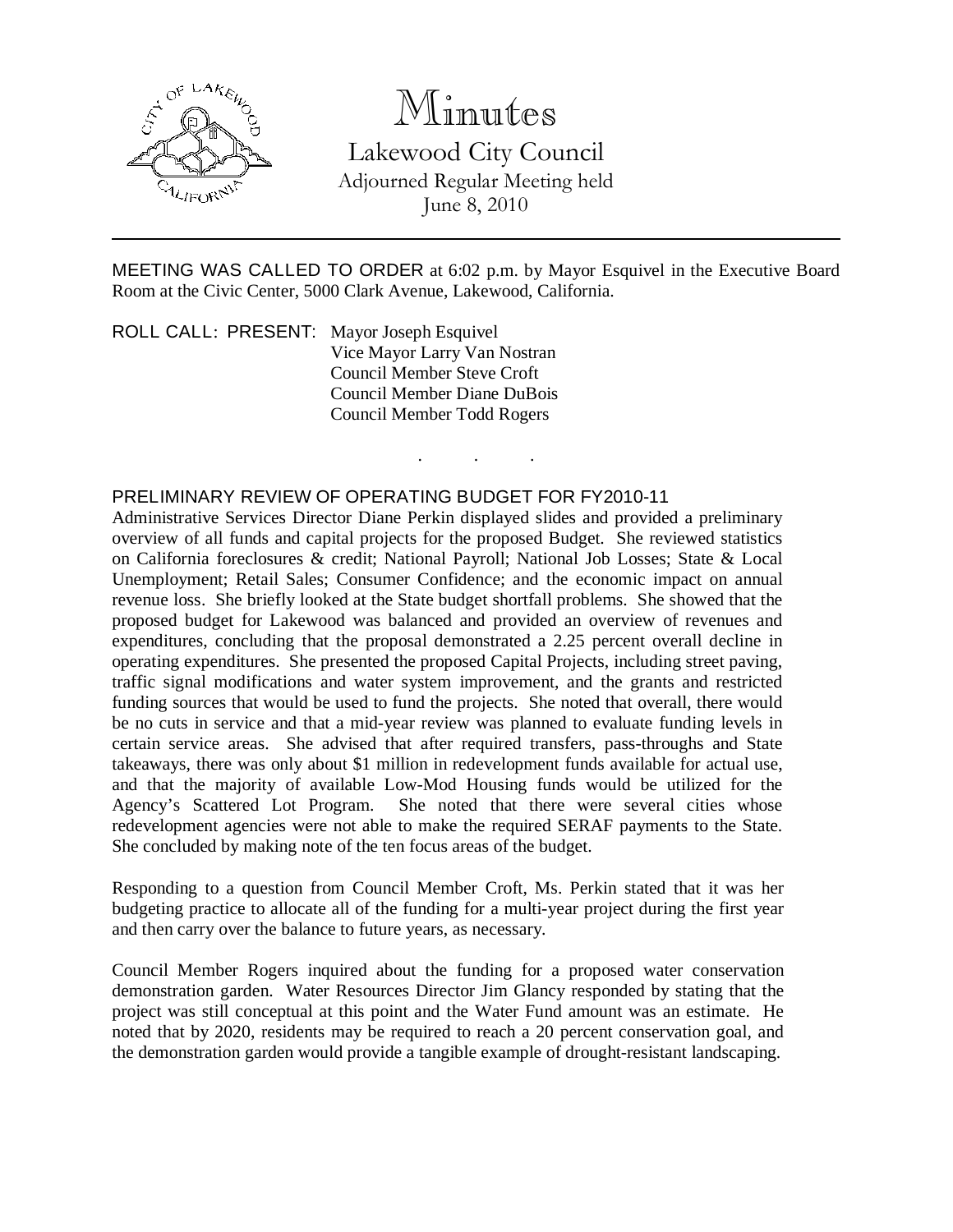City Council Minutes June 8, 2010 Page 2

PRELIMINARY REVIEW OF OPERATING BUDGET FOR FY2010-11 - Continued Vice Mayor Van Nostran asked about facility repairs, such as asphalt slurry sealing. Ms. Perkin stated that repairs had been deferred when it was safe to do so and that equipment was replaced when no longer serviceable. Public Works Director Lisa Rapp stated that equipment was monitored and evaluated annually, with recommendation to replace when the cost to repair and keep in service outstripped the cost to replace.

## AUTOMATIC LICENSE PLATE RECOGNITION SYSTEM

Assistant to the City Manager Carol Flynn Jacoby made a presentation based on a proposal reviewed by the Public Safety Committee for an Automatic License Plate Recognition System to be installed at intersections around the Lakewood Center Mall.

Captain Christy Guyovich, Commander of the Lakewood's Sheriff's Station, stated that programs of this nature were the future of law enforcement, allowing law enforcement to be pro-active and that the proposed system would offer a view of all vehicles entering and leaving the Mall property. She noted that a similar, but smaller scale, system was in use on the Cal Bowl property.

Sergeant Steve Moses and Sergeant Jason Skeen gave a slide presentation outlining the capabilities of the system, which would transmit information directly to the Lakewood Station and stated that the proposed system would be monitored 24/7 by the Station's dispatch personnel and no additional staffing would be required.

In response to questions from Mayor Esquivel and Council Member Croft about the differences between the proposed system and the surveillance system used by the Lakewood Center Mall, Sergeant Moses replied by stating that the Mall system did not use the type of high-resolution cameras capable of capturing and storing license plate data, nor was the system integrated with the Sheriff's Station. Lakewood Center Mall's Senior Manager, Morel "Mo" Bagunu, stated that the surveillance used at the Mall was a good system and did a good job, but was intended to observe suspicious activity and parked vehicles.

Council Member DuBois inquired about the car-mounted system profiled at another mall. City Manager Howard Chambers responded by stating that a car-mounted system would be much less cost effective in terms of amount of area covered and staffing required.

Responding to questions from Vice Mayor Van Nostran and Council Member Rogers, Sergeant Skeen stated that the license plate data would be stored for two years on the Sheriff's Department network, but the camera equipment would be the property of the City.

The City Manager stated that full proposal details and potential funding options would be made available at a future meeting.

. . .